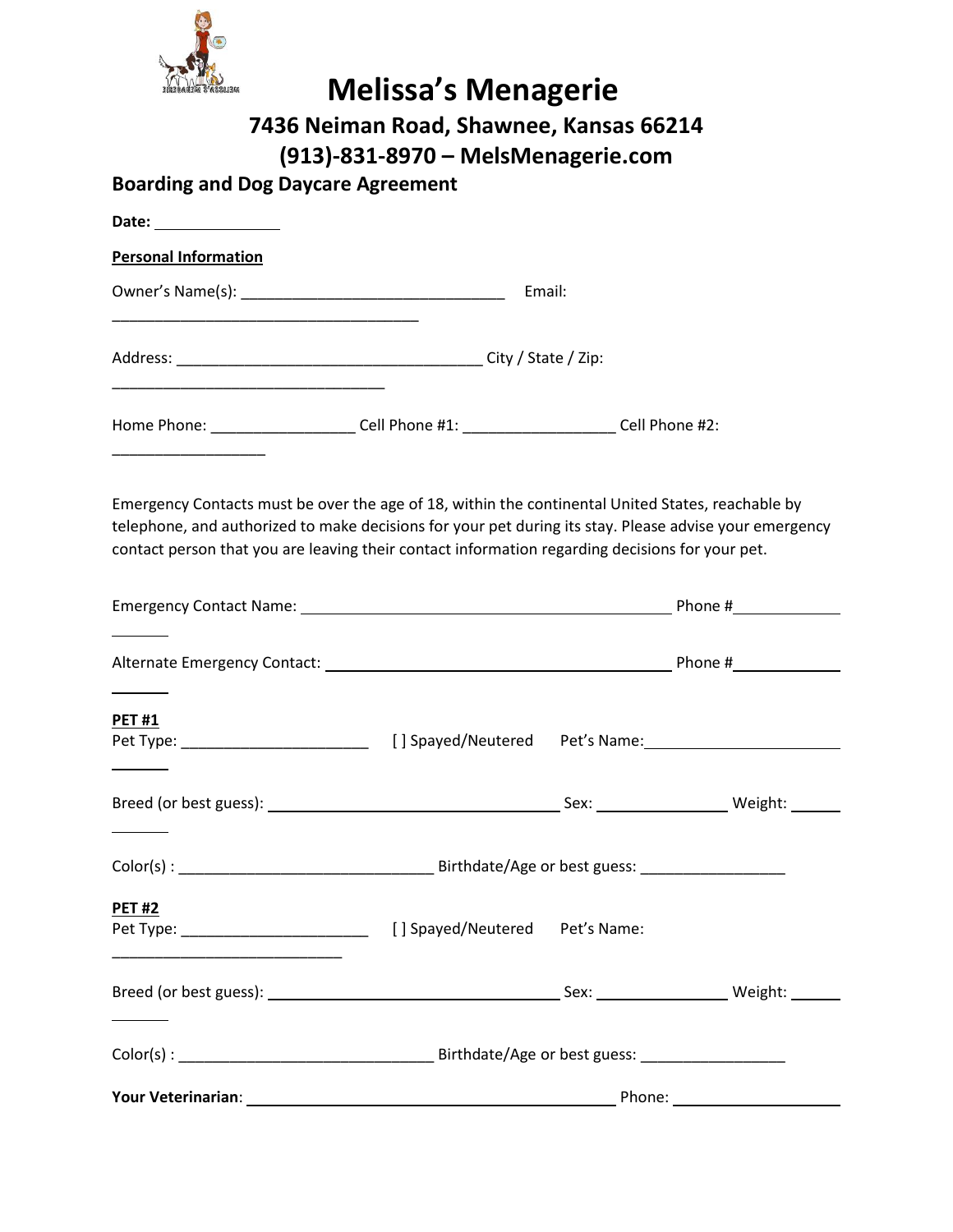

|                                                                                 | <b>BE OVER THE AGE OF 18.</b> Please include contact information: | Pet Pickup - Melissa's has your permission to release your pet to the following person(s). THIS PERSON MUST                                                                                                 |  |  |
|---------------------------------------------------------------------------------|-------------------------------------------------------------------|-------------------------------------------------------------------------------------------------------------------------------------------------------------------------------------------------------------|--|--|
|                                                                                 |                                                                   |                                                                                                                                                                                                             |  |  |
|                                                                                 |                                                                   |                                                                                                                                                                                                             |  |  |
|                                                                                 |                                                                   | Vaccinations - No Shots, No Docs, No Service! Melissa's is prohibited by law from having your pet on                                                                                                        |  |  |
|                                                                                 |                                                                   | the premises for any reason without updated vaccination documentation. In order to participate in<br>daycare, your dog must have had <i>THREE DISTEMPER/PARVOVIRUS VACCINATIONS</i> plus Bordetella and     |  |  |
|                                                                                 |                                                                   | Rabies vaccinations. Vaccination documentation and medical records are required. In addition, please                                                                                                        |  |  |
|                                                                                 | list the current expiration dates for the following vaccinations: |                                                                                                                                                                                                             |  |  |
| <b>Dogs</b>                                                                     |                                                                   |                                                                                                                                                                                                             |  |  |
|                                                                                 |                                                                   | Bordetella                                                                                                                                                                                                  |  |  |
| Cats                                                                            |                                                                   |                                                                                                                                                                                                             |  |  |
|                                                                                 |                                                                   |                                                                                                                                                                                                             |  |  |
|                                                                                 |                                                                   |                                                                                                                                                                                                             |  |  |
|                                                                                 |                                                                   | Baths. Dogs, whether boarded or in day care, may get dirty. If you would like your dog bathed before<br>pick-up, please let us know what time you will be picking up and that you would like your dog to be |  |  |
| bathed prior to pick-up. Charge is 10.00<br><b>Medical Conditions/Allergies</b> |                                                                   | Does your pet have any food allergies? What kind of symptoms does he exhibit? _____________________                                                                                                         |  |  |
|                                                                                 |                                                                   |                                                                                                                                                                                                             |  |  |
|                                                                                 |                                                                   | Describe any physical limitations or medical problems your pet has: _______________________________                                                                                                         |  |  |
|                                                                                 |                                                                   |                                                                                                                                                                                                             |  |  |
|                                                                                 |                                                                   | Is your pet on any medications? If so, please list: ____________________________                                                                                                                            |  |  |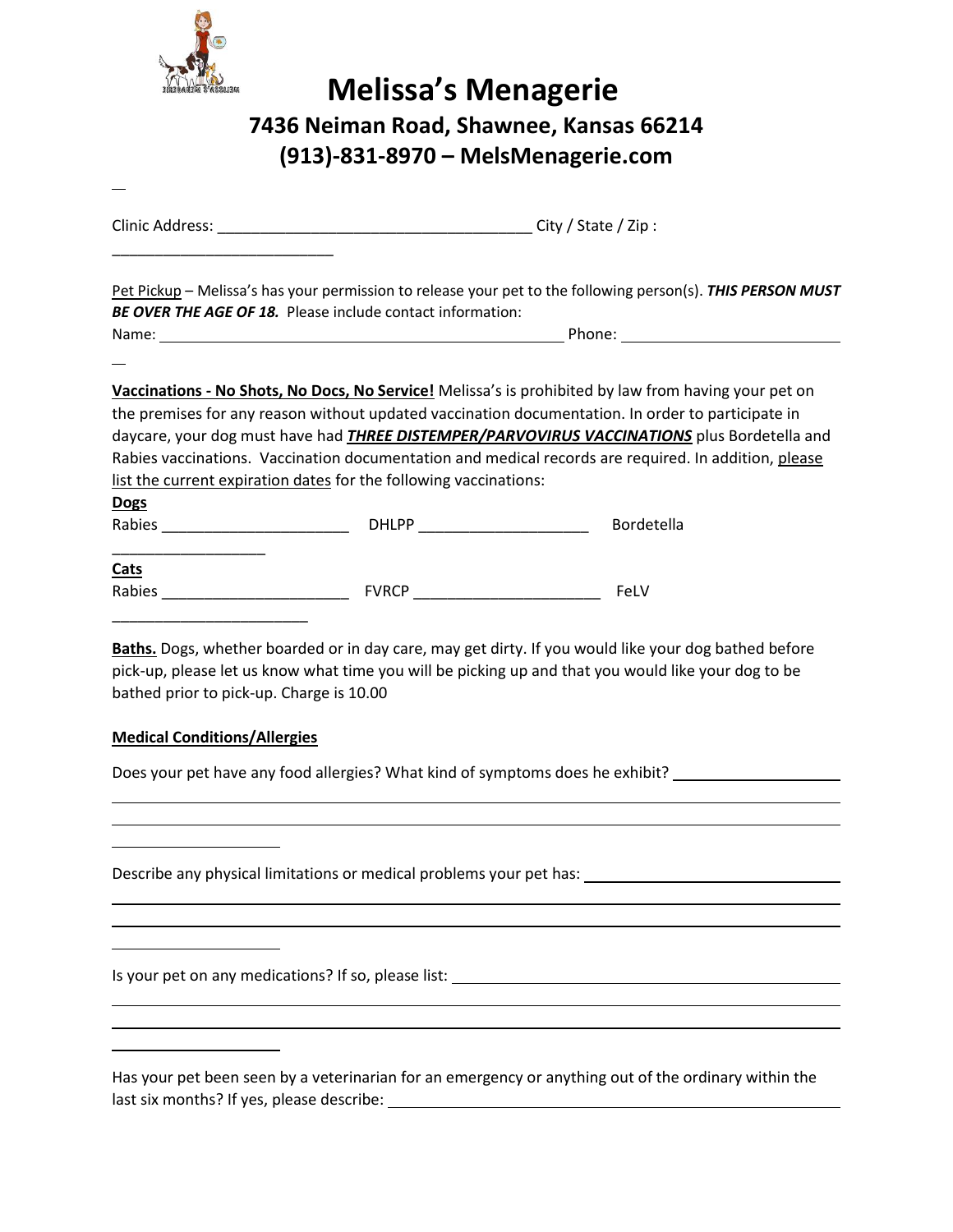

Does your pet have any current injuries, incisions/sutures/staples? If so, please describe date, location and reason:

Does your pet have any lumps, warts, skin tags or growths of which we should be aware? If yes, please describe and indicate location:

Has your pet coughed, sneezed, wheezed, or exhibited any similar symptoms with in the last week? If so, describe:

What heartworm preventative is your pet on? The manufacture of the last given:

What flea preventative is your pet on? Date last given:

#### **Other Information**

If your answers to any of the below questions is yes, please describe in the space provided.

1. Is your pet frightened of any certain type of noise or action?

2. Does your pet dislike any specific types of dogs/cats/other animals or people? \_\_\_\_\_\_\_\_\_\_\_\_\_\_\_\_\_\_\_\_\_\_\_\_\_\_\_\_

3. Is your pet a jumper, climber or escape artist?

4. Is your pet TOY aggressive toward humans or other dogs?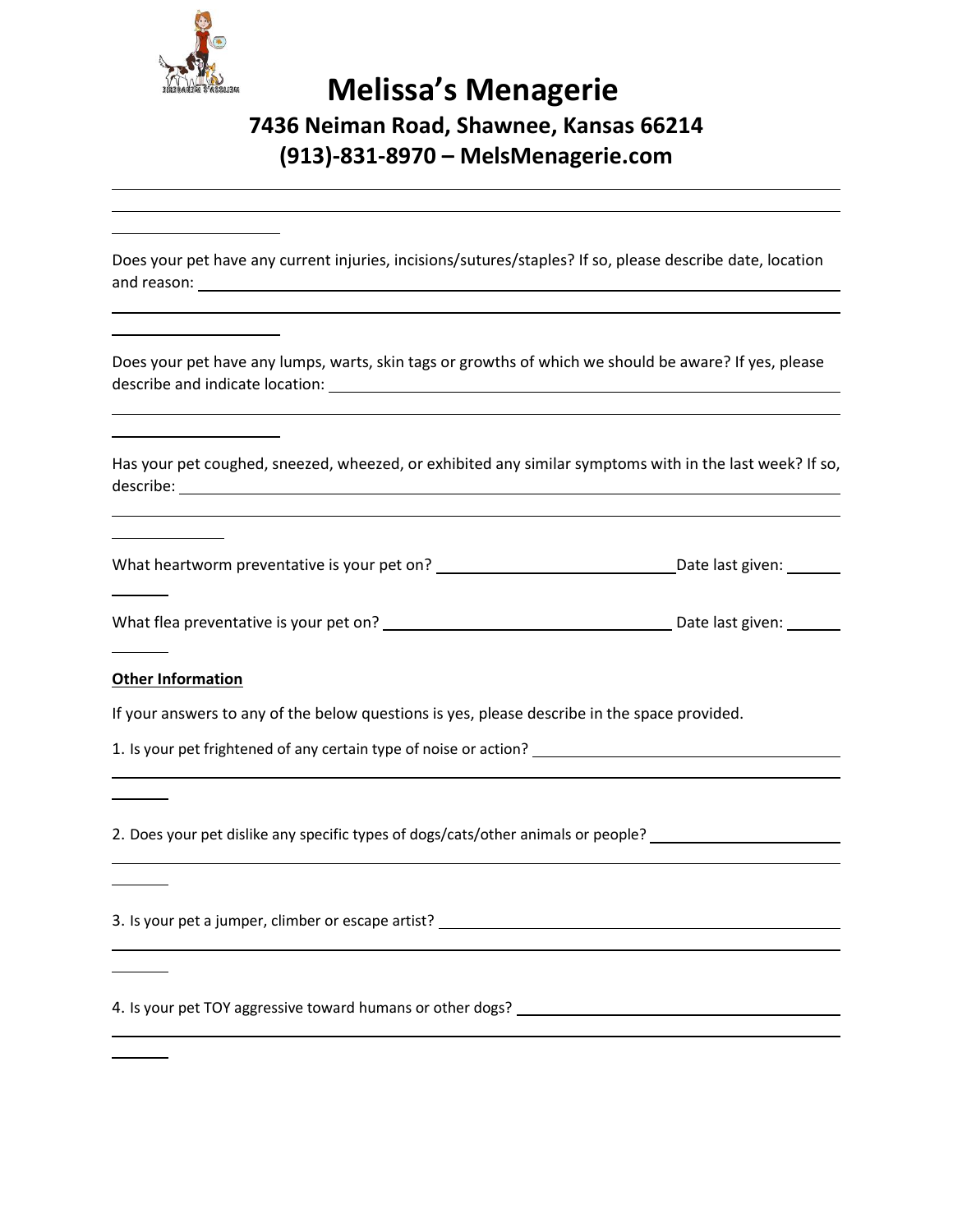

|  | <b>Melissa's Menagerie</b> |
|--|----------------------------|
|--|----------------------------|

**7436 Neiman Road, Shawnee, Kansas 66214**

**(913)-831-8970 – MelsMenagerie.com**

5. Is your pet FOOD aggressive toward humans or other dogs?

6. Has your pet ever bitten another dog or person?

7. Has your pet ever BEEN BITTEN OR ATTACKED by another dog?

8. What commands does your pet respond to? (ie, sit, stay, off)

9. Is there anything else you would like us to know about your pet? Please include your pet's daily routine and schedule:

#### **\*MELISSA'S RESERVES THE RIGHT TO NOT ACCEPT ANY PET INTO THE BOARDING OR DAYCARE PROGRAM FOR ANY REASON. ALL RULES OF THE FACILITY ARE SUBJECT TO CHANGE AT THE SOLE DISCRETION OF MELISSA'S MENAGERIE, LLC\***

#### **OWNER AGREEMENTS**

**TEMPORARY CUSTODY**: By signing this Agreement, Owner certifies that he/she is the actual owner of the pet(s) OR is the duly authorized agent of the Owner whose name is entered above. Owner agrees to relinquish temporary custody of the above pet(s) to Melissa's Menagerie, LLC ("Melissa's").

**ABANDONMENT**. Owner agrees that on the end boarding date specified when the reservation is made, the Pet(s) must be picked up unless the Owner requests and Melissa's agrees to extend this Agreement. If the pet(s) are boarded longer than originally anticipated, Owner understands that additional fees and costs may apply. Owner understands that if for any reason the pet(s) have not been picked up by closing time on the end boarding date and Melissa's has not received communication from the Owner about extending the pets'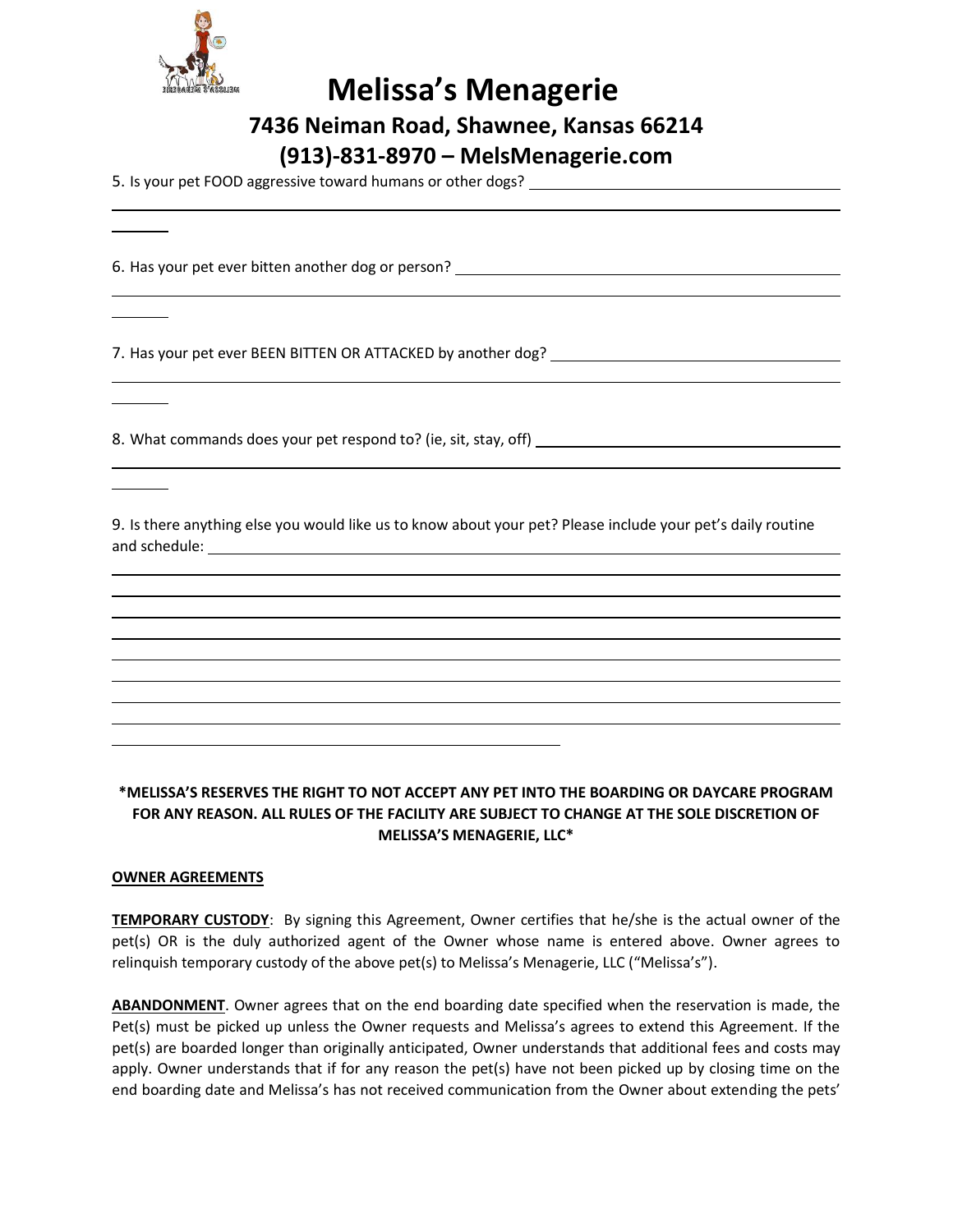

stay, Melissa's may contact the emergency contact(s) or authorized person(s) listed above. Owner understands that if for any reason Owner or Owner's representative has not contacted Melissa's and the pet(s) has/have not been picked up within ten (10) days of the end boarding date, the Pet may be deemed abandoned according to state law and may be relinquished to Animal Control or released for adoption.

**BOARDING**: Pets are boarded in kennels and/or cages and will be left unattended overnight between the hours of 10:00 p.m. and 6:00 a.m.

**SPAY/NEUTER POLICY**: Melissa's requires that all pets over the age of six months be spayed or neutered if they are to attend daycare, unless accompanied by a veterinarian's note that states that the pet has an illness or injury that makes it medically inadvisable for the pet to undergo spay/neuter surgery. Melissa's will board unsterilized pets over the age of six months,but reserves the right to keep unsterilized pets in kennels to minimize the risk of injury to other pets and to staff.

**FEES AND TERMS OF PAYMENT**: Prices for Services are detailed in our Services & Pricing Guide. Prices are subject to change. Payment in full for all services is required at the time that the pet(s) is/are picked up. A deposit may be required at the time of drop-off and/or when the boarding reservation is scheduled. Any balance due that is not paid within forty-eight (48) hours of rendering of service is subject to a ten percent (10%) late fee. By providing a credit or debit card number, Owner authorizes Melissa's to charge the card for all services received and agree to pay all charges in accordance with the issuing bank cardholder agreement. Owner understands that credit card information will be saved to file for future transactions on their account.

**PERSONAL BELONGINGS**: Melissa's DOES NOT recommend that Owner bring any personal belongings (bedding, kennels, toys) besides food and medications with their pet. If you must bring any personal belongings other than food and medications, these should not be irreplaceable items, as Melissa's cannot guarantee that they will not become lost or damaged. Medications MUST be provided in their original vial or packaging with the original label if they are prescription medications. Bedding and kennels are provided by Melissa's. For your pet's safety, any item intended to occupy and be consumed (i.e., rawhide, animal hooves, pig ears, greenies, etc.) are not permitted, only treats that are breakable by hand are allowed. MELISSA'S WILL NOT BE LIABLE FOR ANY LOST, STOLEN OR DAMAGED PERSONAL PROPERTY THAT YOU BRING WITH YOUR PETS, INCLUDING BUT NOT LIMITED TO BEDDING, TOYS AND KENNELS. If you leave behind any personal property after picking up your pet, those items will be held by Melissa's for seven (7) days, and afterwards become the property of Melissa's and may be disposed of or donated to a local animal shelter.

**FOOD**. Melissa's boarding rates do not include furnishing food for your pet. If you do not bring food with you, Melissa's will feed Costco Grain Free kibble and you will be charged \$5.00 per day. Changing your pet's food abruptly can upset his stomach and cause diarrhea both at Melissa's and after he returns home. Please bring your pet's food, pre-packaged for every meal and labeled with your pet's name and the date, at the time of drop off. We recommend using zip-lock sandwich bags with pre-measured portions for every meal. An additional \$10.00 charge will be added for size bags or food bins. Please make sure to pack a few extra portions in case you need to extend your pet's stay.

**VETERINARY TREATMENT RELEASE**: If a pet becomes ill or injured and is in need of immediate care, Melissa's Menagerie will transport the pet to **FAMILY PET HOSPITAL, 12301 Johnson Drive, SHAWNEE, KANSAS 66216** during regular business hours, or, after regular business hours, to **BLUE PEARL VETERINARY PARTNERS,**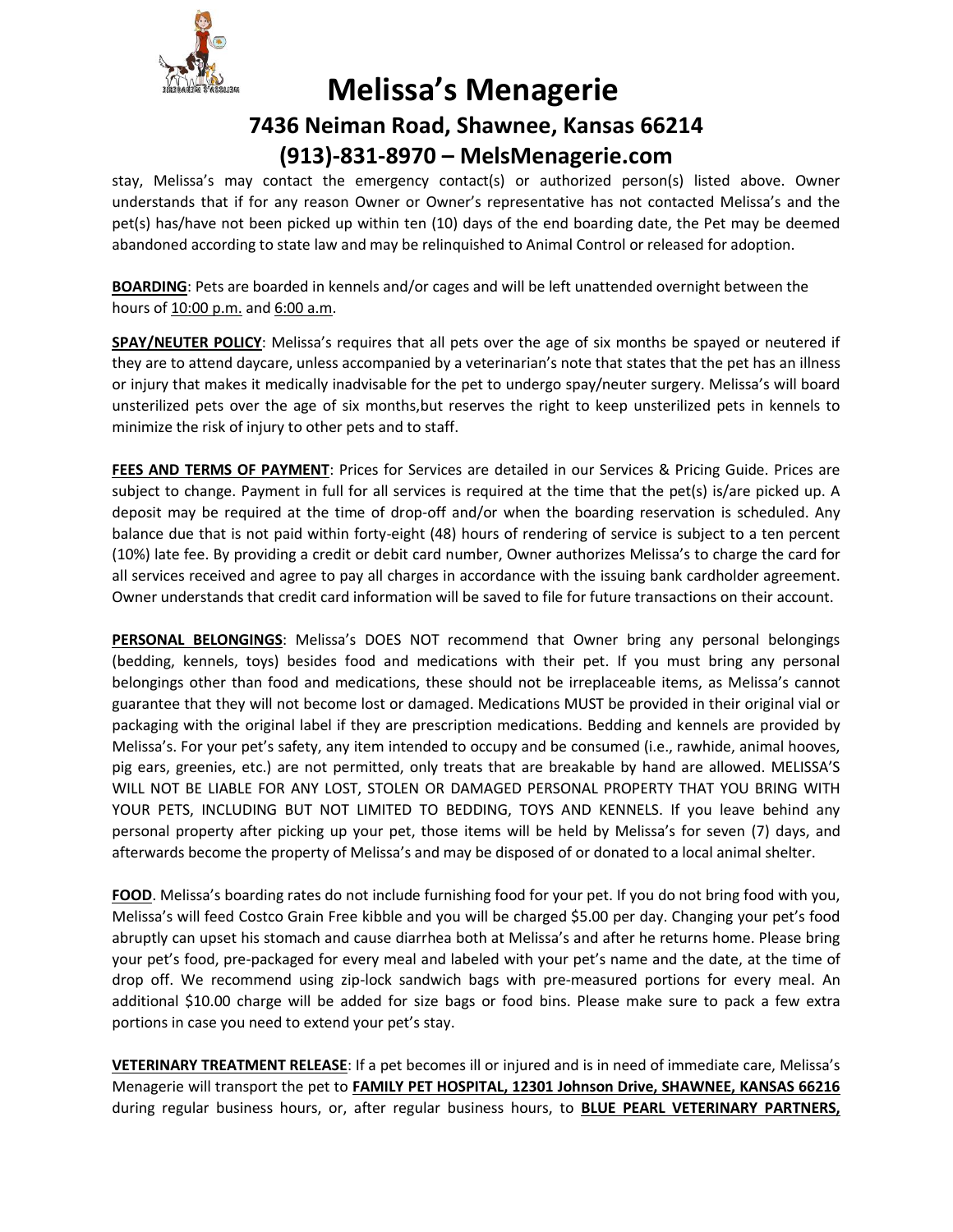

**11950 W 110th St, Overland Park, KS 66210** or another emergency veterinary hospital and attempt to reach the Owner while the pet is in transit. If the owner is unreachable, Melissa's has Owner's permission according to this Agreement to authorize any treatment deemed necessary by the veterinarian. Owner assumes all financial responsibility for veterinary treatment.

**COMMUNICABLE DISEASES AND KENNEL COUGH**: Owner represents that the pet is free of any infectious disease and has been vaccinated with all of the required vaccinations. Owner represents that the pet is also free of any contagious parasitic problems, whether internal or external (including fleas), and is free from any contagious skin disorder. Owner understands that pet may be treated for fleas and that he/she is responsible for the charges of the treatment.

Melissa's meets or exceeds cleanliness standards required by the Kansas Department of Agriculture for boarding facilities. Melissa's recommends that all Clients have their dogs vaccinated for Bordetella, also known as kennel cough. However, like the human flu vaccine, the kennel cough vaccine is not effective against all strains. Even a vaccinated dog is at risk for contracting kennel cough when coming into contact with other dogs, whether visiting friends' or relatives' dogs, at the vet's office, a dog park, a pet store, a boarding facility, or daycare. Melissa's does not accept pets for boarding or daycare if the pet is showing any signs of illness. However, sometimes symptoms of kennel cough can come on suddenly. Owner assumes all the risks and accepts the responsibility for the cost of any necessary treatment. Owner further agrees to hold the owners and staff of Melissa's harmless for expenses incurred for such treatment.

**RELEASE OF LIABILITY**: Melissa's will exercise due diligence and reasonable care while pet(s) is/are in boarding and/or daycare. Minor injuries such as cuts or scratches are not uncommon in daycare and when groups of dogs play together. Owner agrees to release, indemnify, and hold harmless Melissa's Menagerie, LLC, its members, owners, directors, officers, agents, employees, and lessors of the premises, harmless from any and all manner of damages, claims, loss, liabilities, costs or expenses, including reasonable attorney's fees and related costs, arising out of or related to Melissa's services, except which may arise from the gross negligence or intentional and willful misconduct of Melissa's.

### **OWNER REPRESENTS THAT THE INFORMATION PROVIDED ON THIS FORM IS TRUE AND ACCURATE TO THE BEST OF HIS/HER KNOWLEDGE AND UNDERSTANDS THAT MELISSA'S WILL RELY ON THAT INFORMATION.**

### **OWNER(S) ACKNOWLEGES AND AGREES TO THE ABOVE:**

|                    | Date: _________________________ |  |
|--------------------|---------------------------------|--|
|                    |                                 |  |
| <b>Print Name:</b> |                                 |  |